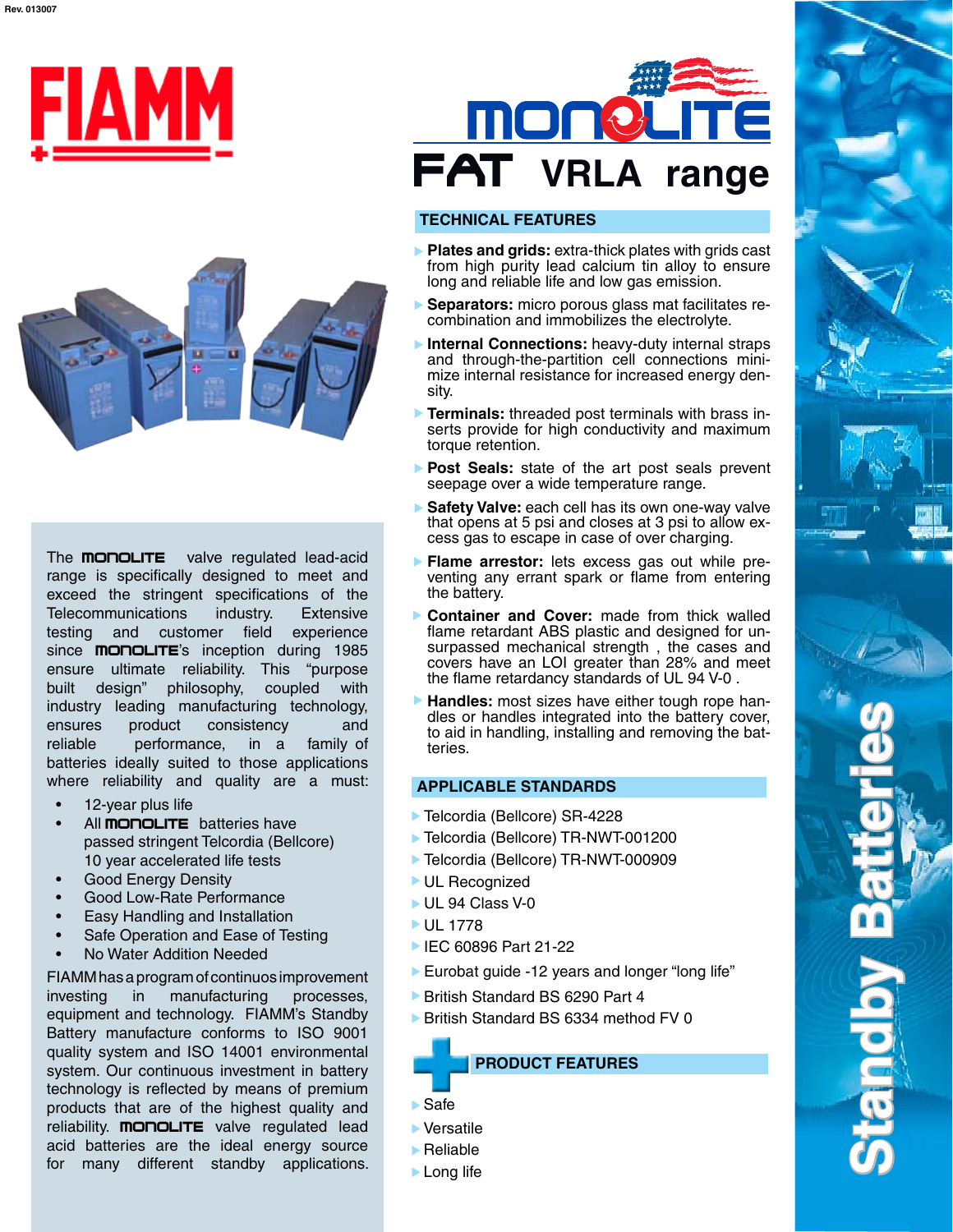





## **FIAMM FAT VRLA Range (Front Terminals)**

| <b>Battery Type</b> | Capacity                                     | Nomi-                 |        |       | Weight |     |        |       |        |
|---------------------|----------------------------------------------|-----------------------|--------|-------|--------|-----|--------|-------|--------|
|                     | Ah 8 hrs<br>to 1.75 Vpc<br>at $77^{\circ}$ F | nal<br>Voltage<br>(v) | Length |       | Width  |     | Height |       | lbs.   |
|                     |                                              |                       | in     | mm    | in     | mm  | in     | mm    |        |
| 12 FAT 30           | 30                                           | 12                    | 11.2   | 280   | 4.1    | 105 | 7.22   | 183.5 | 30.86  |
| 12 FAT 60           | 60                                           | 12                    | 11.02  | 280   | 4.1    | 105 | 10.23  | 260   | 44     |
| 12 FAT 75           | 75                                           | 12                    | 14.17  | 360   | 6.46   | 164 | 9.29   | 236   | 70.99  |
| 12 FAT 100          | 100                                          | 12                    | 21.97  | 558   | 4.96   | 126 | 9.06   | 230   | 90.39  |
| 12 FAT 125          | 125                                          | 12                    | 21.97  | 558   | 4.96   | 126 | 10.67  | 271   | 110.23 |
| 12 FAT 130          | 130                                          | 12                    | 16.55  | 420.5 | 6.81   | 173 | 10.03  | 255   | 115.16 |
| 12 FAT 155          | 155                                          | 12                    | 21.97  | 558   | 4.96   | 126 | 12.64  | 321   | 132.28 |

## **ELECTRICAL CHARACTERISTICS**

**Float Voltage at 77°F :** 2.26 Vpc K

**Float Voltage temperature compensation:** -1.38 mV/°F per cell

**Self Discharge :** <2% per month at 77°F

| <b>Battery Type</b> | <b>Hours</b> |                |       |       |       |      |      |      |      |              |      |
|---------------------|--------------|----------------|-------|-------|-------|------|------|------|------|--------------|------|
|                     |              | $\overline{2}$ | 3     | 4     | 5     | 6    |      | 8    | 10   | $12^{\circ}$ | 20   |
| <b>12 FAT 30</b>    | 20.4         | 11.5           | 8.22  | 6.53  | 5.46  | 4.75 | 4.20 | 3.77 | 3.11 | 2.62         | 1.65 |
| <b>12 FAT 60</b>    | 37.60        | 22.56          | 16.48 | 13.29 | 11.23 | 9.71 | 8.55 | 7.66 | 6.29 | 5.37         | 3.35 |
| <b>12 FAT 75</b>    | 50.9         | 28.6           | 20.5  | 16.3  | 13.6  | 11.9 | 10.5 | 9.43 | 7.77 | 6.54         | 4.11 |
| <b>12 FAT 100</b>   | 65.3         | 38.0           | 27.8  | 22.0  | 18.4  | 15.7 | 14.0 | 12.7 | 10.3 | 8.86         | 5.59 |
| <b>12 FAT 125</b>   | 81.6         | 47.6           | 34.8  | 27.5  | 22.9  | 19.7 | 17.5 | 15.8 | 12.9 | 11.1         | 6.99 |
| <b>12 FAT 130</b>   | 83.2         | 48.5           | 35.4  | 28.0  | 23.3  | 20.0 | 17.8 | 16.1 | 13.1 | 11.3         | 7.10 |
| <b>12 FAT 155</b>   | 101          | 59.0           | 43.1  | 34.1  | 28.5  | 24.4 | 21.6 | 19.6 | 15.9 | 13.7         | 8.66 |

## **Constant Current discharge rates Amperes to 1.65 Vpc at 77°F (25°C)**

## **Constant Current discharge rates Amperes to 1.75 Vpc at 77°F (25°C)**

| <b>Battery Type</b> | <b>Hours</b> |                |       |       |       |      |      |      |      |      |      |  |
|---------------------|--------------|----------------|-------|-------|-------|------|------|------|------|------|------|--|
|                     |              | $\overline{2}$ | 3     | 4     | 5     | 6    | 7    | 8    | 10   | 12   | 20   |  |
| <b>12 FAT 30</b>    | 19.6         | 11.2           | 8.12  | 6.47  | 5.41  | 4.71 | 4.17 | 3.74 | 3.08 | 2.59 | 1.63 |  |
| <b>12 FAT 60</b>    | 36.26        | 22.04          | 16.17 | 13.08 | 11.02 | 9.51 | 8.41 | 7.57 | 6.23 | 5.32 | 3.33 |  |
| <b>12 FAT 75</b>    | 48.9         | 27.8           | 20.3  | 16.2  | 13.5  | 11.8 | 10.4 | 9.35 | 7.69 | 6.48 | 4.07 |  |
| <b>12 FAT 100</b>   | 62.5         | 37.1           | 27.1  | 21.5  | 18.0  | 15.4 | 13.7 | 12.5 | 10.2 | 8.67 | 5.51 |  |
| <b>12 FAT 125</b>   | 78.1         | 46.4           | 33.9  | 26.9  | 22.5  | 19.2 | 17.1 | 15.6 | 12.8 | 10.8 | 6.89 |  |
| 12 FAT 130          | 79.3         | 47.1           | 34.4  | 27.3  | 22.9  | 19.5 | 17.4 | 15.8 | 13.0 | 11.0 | 7.00 |  |
| <b>12 FAT 155</b>   | 96.9         | 57.5           | 42.0  | 33.3  | 27.9  | 23.8 | 21.2 | 19.4 | 15.8 | 13.4 | 8.55 |  |



#### **www.fiammamerica.com**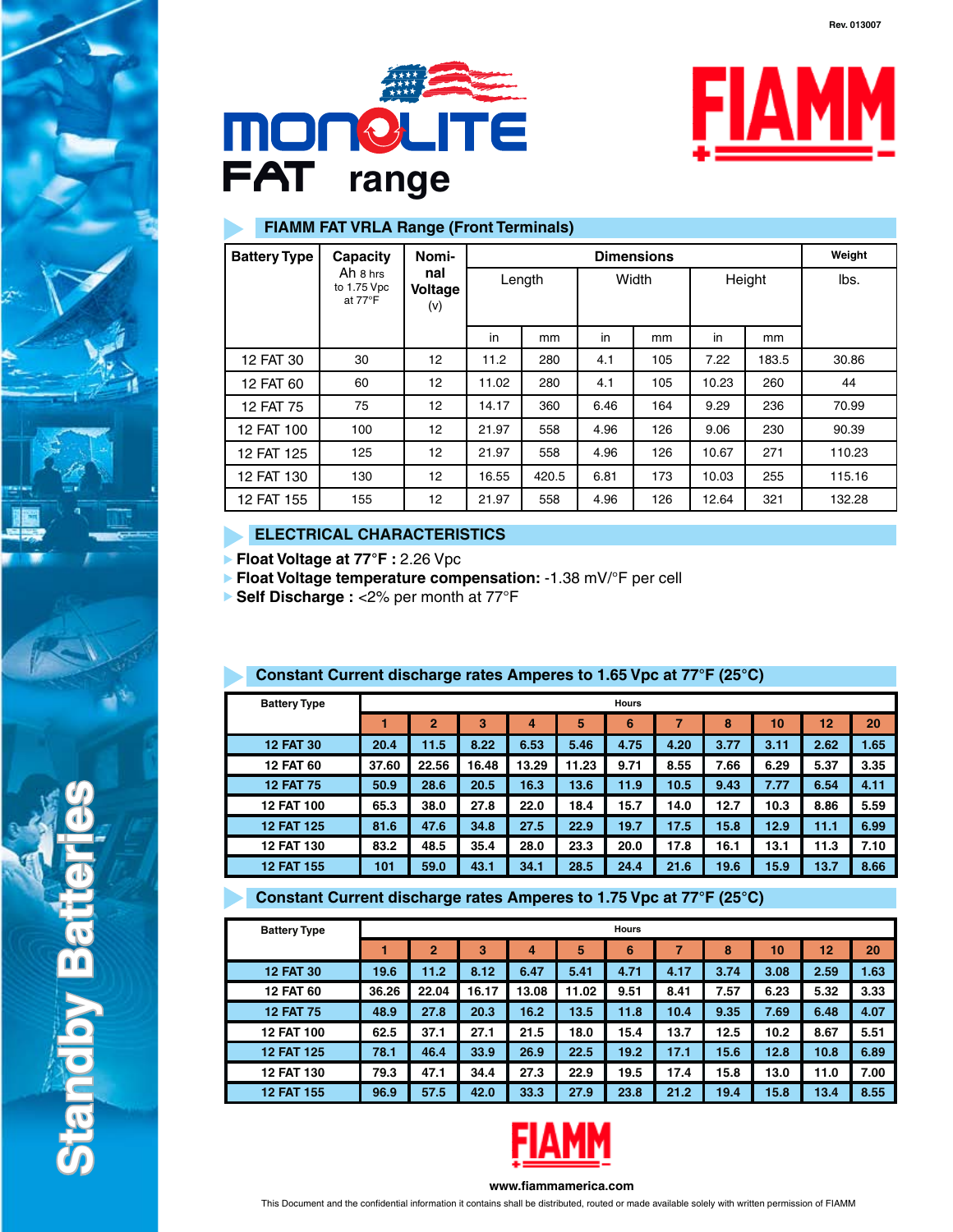**Rev. 013007**





## **Constant Current discharge rates Amperes to 1.80 Vpc at 77°F (25°C)**

| <b>Battery Type</b> |       | <b>Hours</b>   |       |       |       |      |      |      |      |      |      |  |  |
|---------------------|-------|----------------|-------|-------|-------|------|------|------|------|------|------|--|--|
|                     |       | $\overline{2}$ | 3     | 4     | 5     | 6    | 7    | 8    | 10   | 12   | 20   |  |  |
| <b>12 FAT 30</b>    | 19.1  | 11.0           | 8.03  | 6.41  | 5.38  | 4.68 | 4.14 | 3.71 | 3.05 | 2.57 | 1.61 |  |  |
| <b>12 FAT 60</b>    | 35.33 | 21.63          | 15.86 | 12.88 | 10.92 | 9.43 | 8.34 | 7.48 | 6.18 | 5.27 | 3.30 |  |  |
| <b>12 FAT 75</b>    | 47.7  | 27.1           | 20.1  | 16.0  | 13.4  | 11.7 | 10.3 | 9.28 | 7.62 | 6.44 | 4.03 |  |  |
| <b>12 FAT 100</b>   | 60.9  | 36.4           | 26.7  | 21.3  | 17.8  | 15.3 | 13.5 | 12.3 | 10.0 | 8.55 | 5.45 |  |  |
| <b>12 FAT 125</b>   | 76.2  | 45.4           | 33.4  | 26.6  | 22.3  | 19.1 | 16.9 | 15.4 | 12.5 | 10.7 | 6.81 |  |  |
| <b>12 FAT 130</b>   | 77.7  | 46.3           | 34.0  | 27.1  | 22.7  | 19.4 | 17.2 | 15.7 | 12.7 | 10.9 | 6.93 |  |  |
| <b>12 FAT 155</b>   | 94.4  | 56.4           | 41.4  | 33.0  | 27.7  | 23.7 | 21.0 | 19.1 | 15.5 | 13.3 | 8.45 |  |  |

## **Constant Power discharge rates Watt per Cell to 1.65 Vpc at 77°F (25°C)**

| <b>Battery Type</b> |       | <b>Hours</b>   |                |       |       |       |       |       |       |       |      |  |
|---------------------|-------|----------------|----------------|-------|-------|-------|-------|-------|-------|-------|------|--|
|                     |       | $\overline{2}$ | $\overline{3}$ | 4     | 5     | 6     | 7     | 8     | 10    | 12    | 20   |  |
| <b>12 FAT 30</b>    | 37.4  | 21.4           | 15.7           | 12.5  | 10.5  | 9.13  | 8.09  | 7.26  | 5.96  | 5.03  | 3.15 |  |
| <b>12 FAT 60</b>    | 69.83 | 42.44          | 31.11          | 25.24 | 21.32 | 18.54 | 16.27 | 14.63 | 12.05 | 10.25 | 6.32 |  |
| <b>12 FAT 75</b>    | 93.6  | 53.4           | 39.1           | 31.3  | 26.2  | 22.8  | 20.2  | 18.1  | 14.9  | 12.6  | 7.88 |  |
| <b>12 FAT 100</b>   | 121   | 71.5           | 52.6           | 41.7  | 34.9  | 30.0  | 26.7  | 24.2  | 19.7  | 17.0  | 10.7 |  |
| <b>12 FAT 125</b>   | 152   | 89.4           | 65.7           | 52.2  | 43.6  | 37.5  | 33.3  | 30.2  | 24.7  | 21.2  | 13.4 |  |
| <b>12 FAT 130</b>   | 155   | 91.2           | 66.9           | 53.1  | 44.4  | 38.2  | 33.9  | 30.7  | 25.1  | 21.6  | 13.6 |  |
| <b>12 FAT 155</b>   | 188   | 111            | 81.5           | 64.7  | 54.1  | 46.5  | 41.3  | 37.5  | 30.5  | 26.3  | 16.6 |  |

## **Constant Power discharge rates Watt per Cell to 1.75 Vpc at 77°F (25°C)**

| <b>Battery Type</b> |      | <b>Hours</b>   |       |       |       |       |       |       |       |       |      |  |
|---------------------|------|----------------|-------|-------|-------|-------|-------|-------|-------|-------|------|--|
|                     |      | $\overline{2}$ | 3     | 4     | 5     | 6     |       | 8     | 10    | 12    | 20   |  |
| <b>12 FAT 30</b>    | 37.0 | 21.4           | 15.6  | 12.5  | 10.5  | 9.11  | 8.07  | 7.24  | 5.95  | 5.02  | 3.15 |  |
| <b>12 FAT 60</b>    | 68.8 | 42.13          | 31.00 | 25.13 | 21.12 | 18.33 | 16.27 | 14.63 | 12.05 | 10.24 | 6.31 |  |
| <b>12 FAT 75</b>    | 92.5 | 53.1           | 39.1  | 31.2  | 26.2  | 22.8  | 20.2  | 18.1  | 14.9  | 12.6  | 7.87 |  |
| <b>12 FAT 100</b>   | 119  | 71.0           | 52.0  | 41.4  | 34.7  | 29.7  | 26.3  | 24.1  | 19.7  | 16.8  | 10.7 |  |
| <b>12 FAT 125</b>   | 148  | 88.7           | 65.0  | 51.7  | 43.3  | 37.1  | 32.9  | 30.2  | 24.6  | 20.9  | 13.3 |  |
| <b>12 FAT 130</b>   | 151  | 90.5           | 66.1  | 52.6  | 44.1  | 37.8  | 33.5  | 30.7  | 25.0  | 21.3  | 13.5 |  |
| <b>12 FAT 155</b>   | 184  | 110            | 80.6  | 64.1  | 53.7  | 46.0  | 40.8  | 37.4  | 30.5  | 26.0  | 16.5 |  |

## **Constant Power discharge rates Watt per Cell to 1.80 Vpc at 77°F (25°C)**

| <b>Battery Type</b> |       | <b>Hours</b>   |       |                |       |       |       |       |       |       |      |  |  |
|---------------------|-------|----------------|-------|----------------|-------|-------|-------|-------|-------|-------|------|--|--|
|                     |       | $\overline{2}$ | 3     | $\overline{4}$ | 5     | 6     |       | 8     | 10    | 12    | 20   |  |  |
| <b>12 FAT 30</b>    | 36.6  | 21.2           | 15.6  | 12.5           | 10.5  | 9.11  | 8.06  | 7.23  | 5.94  | 5.02  | 3.14 |  |  |
| <b>12 FAT 60</b>    | 67.98 | 41.82          | 30.80 | 25.03          | 21.12 | 18.44 | 16.27 | 14.63 | 12.05 | 10.24 | 6.28 |  |  |
| <b>12 FAT 75</b>    | 91.5  | 52.5           | 39.0  | 31.2           | 26.2  | 22.8  | 20.2  | 18.1  | 14.8  | 12.5  | 7.86 |  |  |
| <b>12 FAT 100</b>   | 117   | 70.4           | 51.8  | 41.4           | 34.7  | 29.8  | 26.4  | 24.0  | 19.5  | 16.7  | 10.7 |  |  |
| <b>12 FAT 125</b>   | 147   | 88.0           | 64.8  | 51.8           | 43.4  | 37.2  | 33.0  | 30.0  | 24.4  | 20.9  | 13.3 |  |  |
| <b>12 FAT 130</b>   | 150   | 89.8           | 66.0  | 52.7           | 44.2  | 37.9  | 33.6  | 30.5  | 24.8  | 21.3  | 13.5 |  |  |
| <b>12 FAT 155</b>   | 182   | 109            | 80.3  | 64.2           | 53.9  | 46.1  | 40.9  | 37.2  | 30.3  | 25.9  | 16.5 |  |  |



FIAMM Technologies LLC reserves the right to change or revise without notice any information or detail given in this pubblication